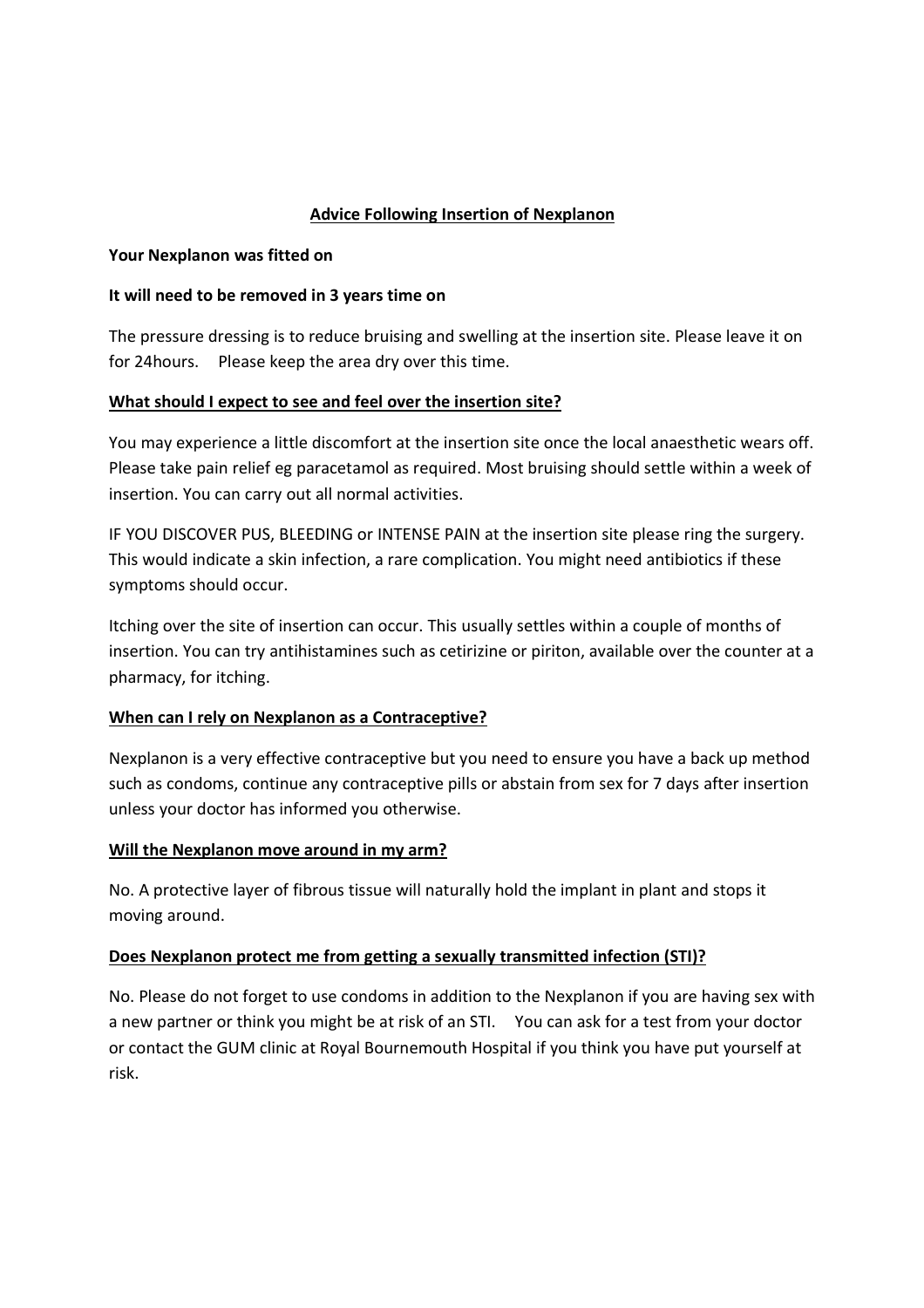## What Side Effects might I Expect?

Nexplanon can cause periods to become less regular. Some women have no periods, some will have irregular spotting or light periods. A few women have more prolonged bleeding. It can take up to 3 months after insertion for the bleeding pattern to settle. If you have concerns about your bleeding pattern please contact the GP. Medications can help to improve the bleeding pattern. Most other side effects are rare and can include headaches, nausea, breast pain and weight change.

## What should I do if I want to stop using Nexplanon?

This depends on the reason for wanting to discontinue using the Nexplanon. For many women, this will be because they wish to start a family. Ideally you should consider taking a folic acid supplement of 400mcg a day for 3 months prior to having the Nexplanon removed. This can help reduce the chance of a foetus developing spina bifida. This supplement is available at any pharmacy.

Because the hormone levels from the Nexplanon will fall to undetectable levels within a couple of days of the implant being removed, you could fall pregnant very quickly after the implant is removed unless you have another contraceptive method in place. You need to think about this or ask your doctor before booking an appointment for the nexplanon to be removed.

# PLEASE REMEMBER THAT YOU NEED TO TELL THE RECEPTIONIST IF YOUR APPOINTMENT IS FOR AN IMPLANT REMOVAL OR CHANGE, TO ENSURE THAT ENOUGH TIME IS ALLOCATED FOR THIS MINOR SURGICAL PROCEDURE AND THAT THE CORRECT EQUIPMENT IS AVAILABLE.

## What happens after three years if I want to continue to use Nexplanon after this device expires?

A new device can be inserted through the same small incision created to remove the old implant but you need to let reception know in advance so that a new Nexplanon can be ordered in for you.

## Please contact your doctor if you have an implant and the following occurs:

- pus/bleeding at the insertion site
- heavy vaginal bleeding
- expulsion of the implant (very rare)
- Delayed periods after long intervals of normal periods